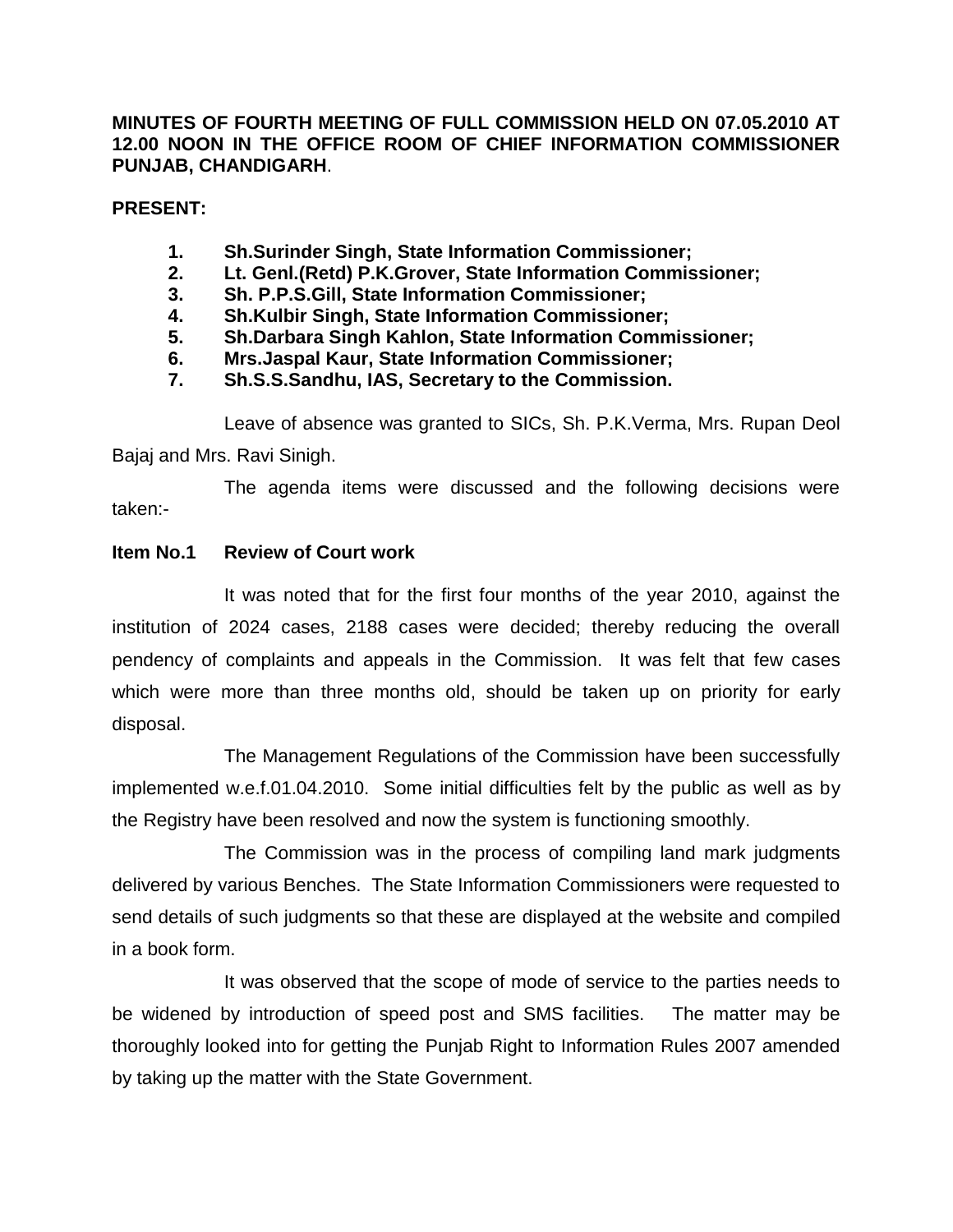#### **Item No.2 Pension and other entitlements of the State Information Commissioners.**

Office of the Commission had made correspondence with various State Information Commissions to know if any State was allowing the facility of pension to the State Information Commissioners. The information received from various Information Commissions so far reveals that no State Information Commission has made provision for pension facility to the State Information Commissioners. Some State Information Commissions, like Madhya Pradesh, Karnataka, Kerala, Tamil Nadu and Arunachal Pradesh have referred the matter to the Govt. of India, Ministry of Personnel, PG & Pensions, DoPT, New Delhi for amending the provision of section 16(5)(b) of the RTI Act 2005 in order to provide for pension to the State Information Commissions.

It was decided that the State Information Commission Punjab may also refer the case to the Govt. of India for suitably amending the provisions of the RTI Act 2005 to provide the facility of pension to the State Information Commissioners. A similar reference should also be made to the State Govt. for allowing the pensionery benefits to the State Information Commissioners.

Vide letter No.2/74/09-1PS/134 dated 02.03.2010, the State Govt. in the Department of IT and AR has provided information regarding various entitlements and other benefits allowed to the State Chief Secretary regarding petrol, telephone, sumptuary allowance etc.

It was decided that in view of the above letter of the State Govt., except for provision of staff, which is sanctioned by the Govt., other entitlements, as provided to the Chief Secretary, should also be notified for the State Information Commissioners with effect from the date they have joined the Commission as such.

#### **Item NO.3 Increase in salary of contractual and outsourced employees working in the State Information Commission Punjab.**

The recommendations of the Sub-Committee for Personnel & Training dated 05.03.2010 were considered by the Commission. It was decided to accept its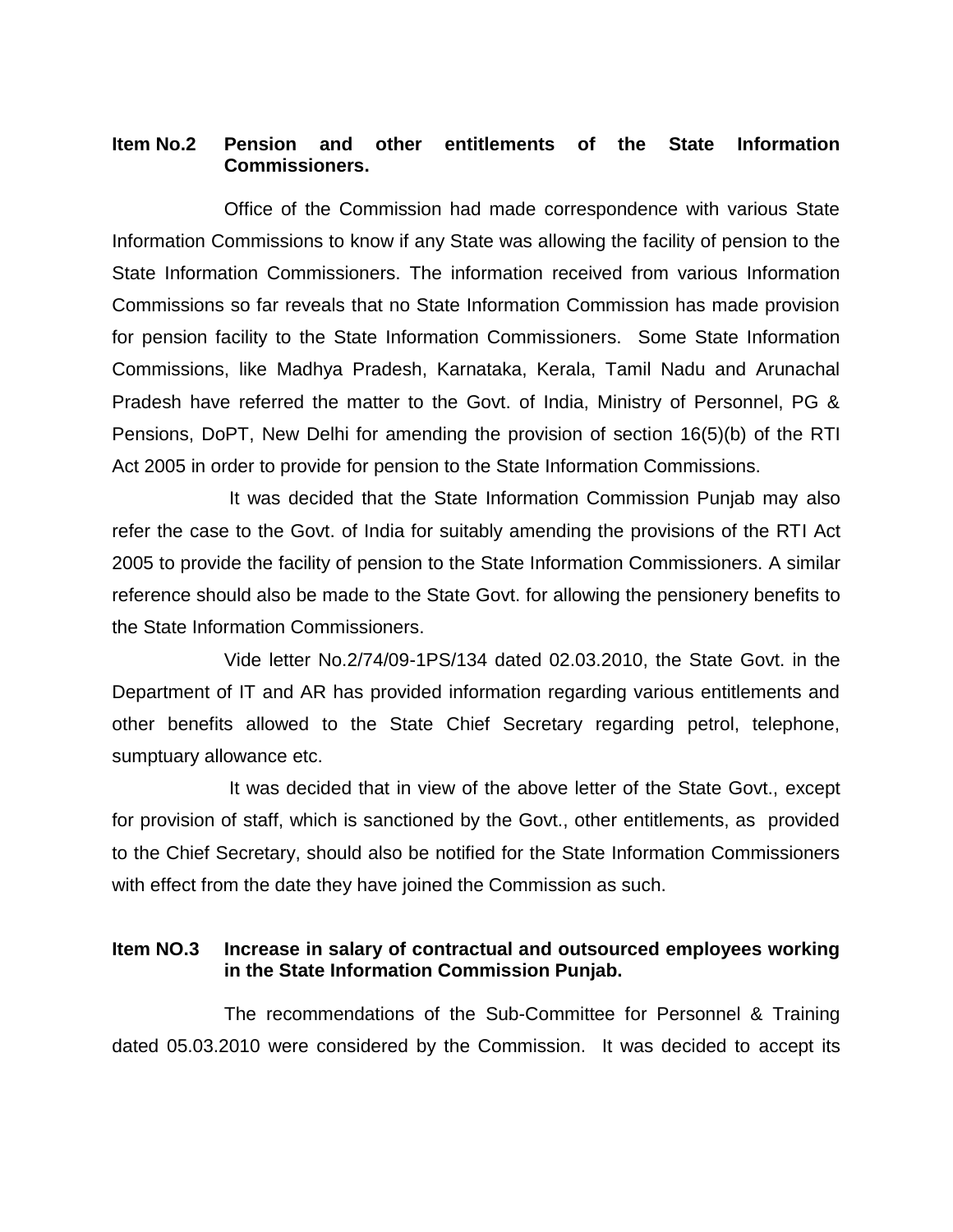recommendations and restore 5% annual incentive retrospectively to the employees who were appointed against the posts sanctioned in regular pay scales.

Regarding the second recommendation of the Committee for Personnel & Training relating to an up-ward revision of emoluments of employees of the Commission keeping in view the recent revision of salaries to their employees by the Govt. of India and the Punjab Govt., it was decided that the Committee may take further action in this regard.

## **Item No.4 Membership of National Federation of Information Commissions of India (NFICI).**

It was decided that the Commission may agree in principle to become member of the National Federation of Information Commissions of India ( NFICI). However, it was felt that the Federation should formulate its byelaws and make provision for the post of Chairman and Vice Chairman on rotational basis to be held for one year. The HQs of the Federation should be at Delhi and a time period should be fixed for shifting it from Hyderabad. After formulation/adoption of byelaws by the Federation on the above lines, the Commission will consider the matter for becoming the member..

## **Item NO.5 Allocation of Budget for the year 2010-11**

It was noted by the Commission.

#### **Follow-up action**

After discussion of regular items, the status of follow-up action was taken up in the meeting of the Full Commission as under:-

#### 1. **Office accommodation**

It was informed that case for hiring of  $4<sup>th</sup>$  floor of SCO.84-85, Sector 17C, Chandigarh has been referred to the Administrative Department. Approval has not been received so far.

-Secretary may speak to PSIT in this regard.

# 2. **Allotment of plot to the State Information Commission Punjab**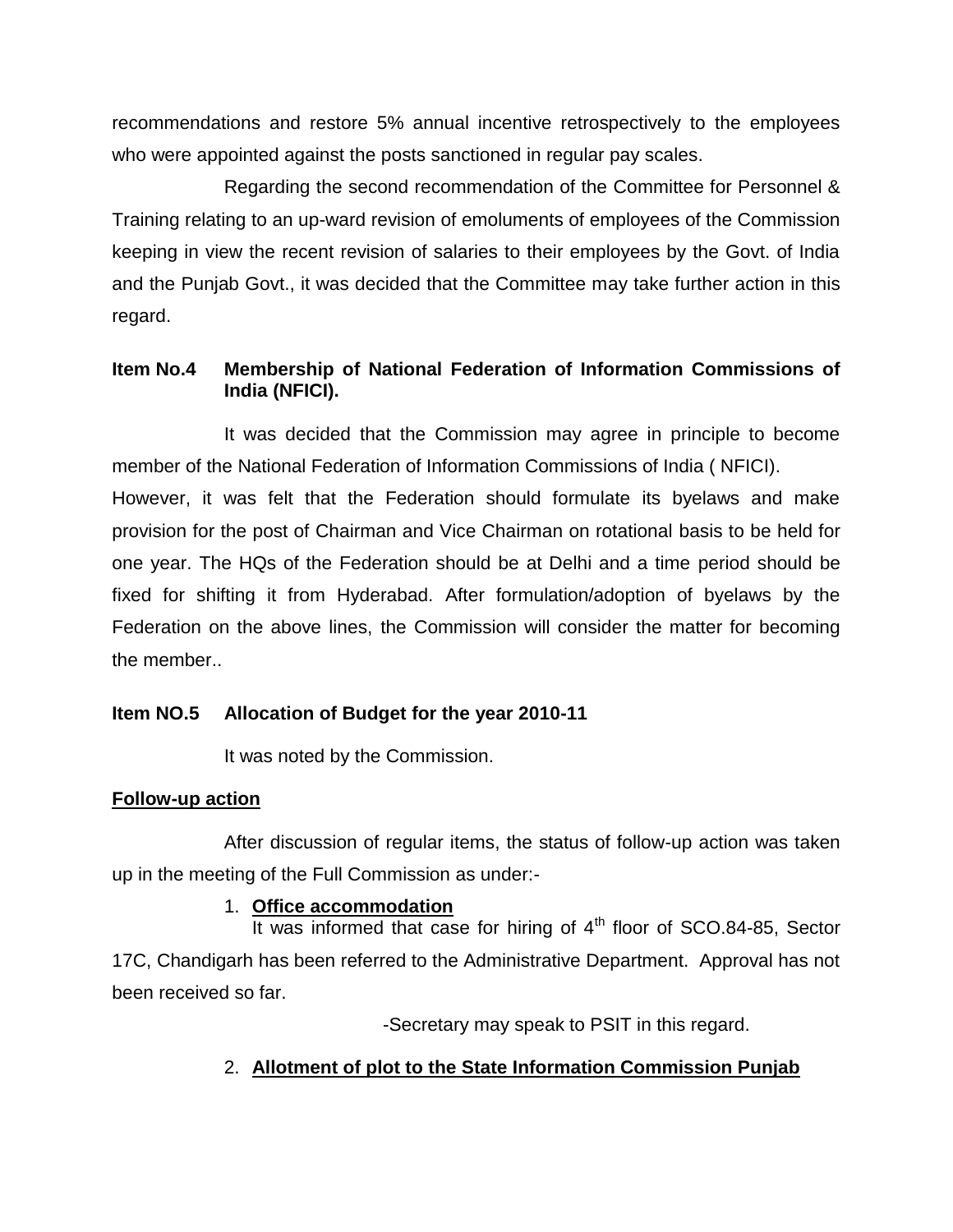The U. T. Administration Chandigarh has allotted one-acre plot for the construction of office building of the Commission in Sector 38 ( West) @ Rs.45,400/ per sq.yd. The total cost of this plot comes to Rs.21,97,36,000/-, The case has been referred to A.D. for making provision of funds.

### 3. **Centrally Sponsored Scheme on Strengthening, Capacity Building and awareness Generation for effective implementation of the RTI Act**.

The remaining funds will be utilized in the current financial year.

The lap tops have been provided to Ld. CIC and SICs. It is hoped that computers will also be provided by the Punjab InfoTech in the coming days.

Necessary funds have been provided to NIC for providing the facility of Video Conferencing in the Commission. The matter is being regularly pursued with NIC and it is hoped that this facility will be in position in a month or so.

The remaining amount of Rs.9.00 lacs out of Rs.30.00 lacs is yet to be received from the Govt. of India under the Centrally Sponsored Scheme for Strengthening, Capacity building and Awareness Generation for effective implementation of RTI Act 2005. The matter is being pursued for early release of these funds.

## 4. **Annual Reports for the year 2007 and 2008**

The translation of Annual Reports for the year 2007 and 2008 in Punjabi has been received from Director Languages Punjab, Patiala. For the Annual Report for 2009, information has been received from about 16 Departments. Out of these 16 departments, five departments have not sent the correct information. Therefore, the matter has been referred back to those departments for sending the correct information. D.O. reminder has also been issued to the remaining departments to send the information at the earliest.

It was observed by the Ld. SICs that they require the facility of wireless internet for the lap tops provided to them. It was decided that a proposal may be